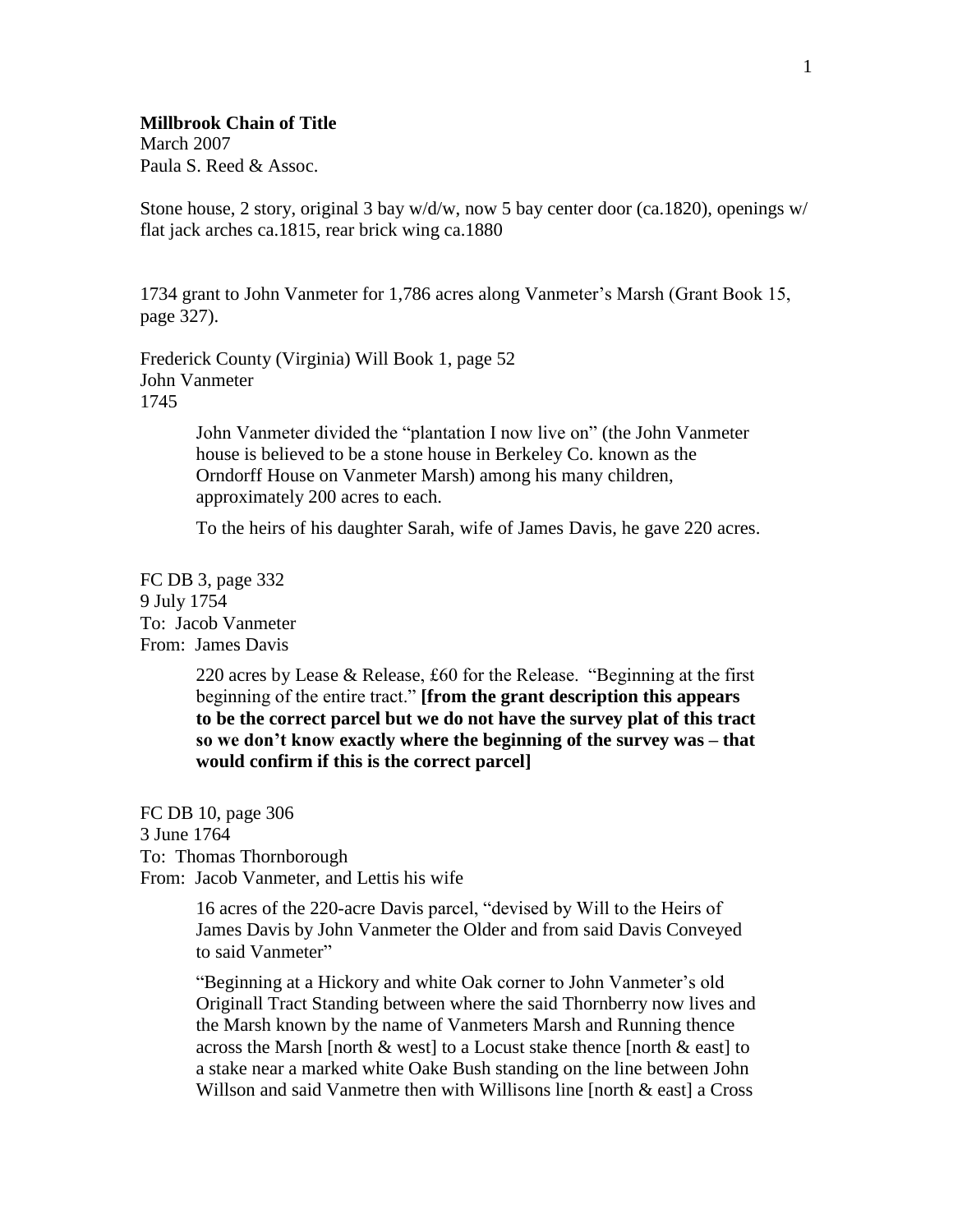the Marsh to a Locust Bush corner to Wilson standing on the Point of a Hill thence [south  $\&$  west] to the Beginning."

## **The subject 16 acres appears to include the mill seat (though not mentioned) and probably the parcel on which the house now stands.**

Thornburg also purchased in 1764, 200 acres from Thomas Swearingen of his adjoining patent (400 acres N.N. GB H, page 430). [this later becomes the McQuilkin property]

Berkeley County WB 2, page 44 Thomas Thornborough Written 30 July 1787, probated 20 October 1789

Asked that all his property be sold at public sale.

Witnessed by Jacob Williamson, Thomas Clawson, John Smith, and Peter Williamson. Thomas Turner and Joseph Swearingen as executors.

BC DB 13, page 160 30 August 1794 To: Josiah Thornborough From: William Lemen and John Thornborough, administrators of Thomas Thornborough

the Elder (Turner and Swearingen "refusing to act") 16 acres for £600, same description as the deed from Jacob Vanmeter.

**On 30 August 1794, Josiah Thornburough petitioned the Berkeley Co. Court to erect a mill on the 16-acre tract. (Billmyer Mill vertical file No. S-10, BCHS)**

**It does not seem likely that the subject Millbrook house was constructed as the Thornburg mansion house was (still is?) located across the road in the NE corner of the intersection with Turner Road.**

BC DB 13, page 104 24 March 1795 To: John Roarer (Rohrer) of Washington County, Maryland From: Josiah Thorburgh

> 15 acres for £1,280, indicating improvements – certainly the mill was constructed.

"Beginning at a [whide?] a Corner to Peter Staley & Running [north & W] crossing the Marsh to a Locust stake thence [north & east] to marked white Oak thence with Wilsons Line [north  $\&$  east] crossing the Mill race to a stake in the road thence along the road [south & east] to a stake in the road and in John Thorburghs Line thence with his Line [south & west] to the beginning."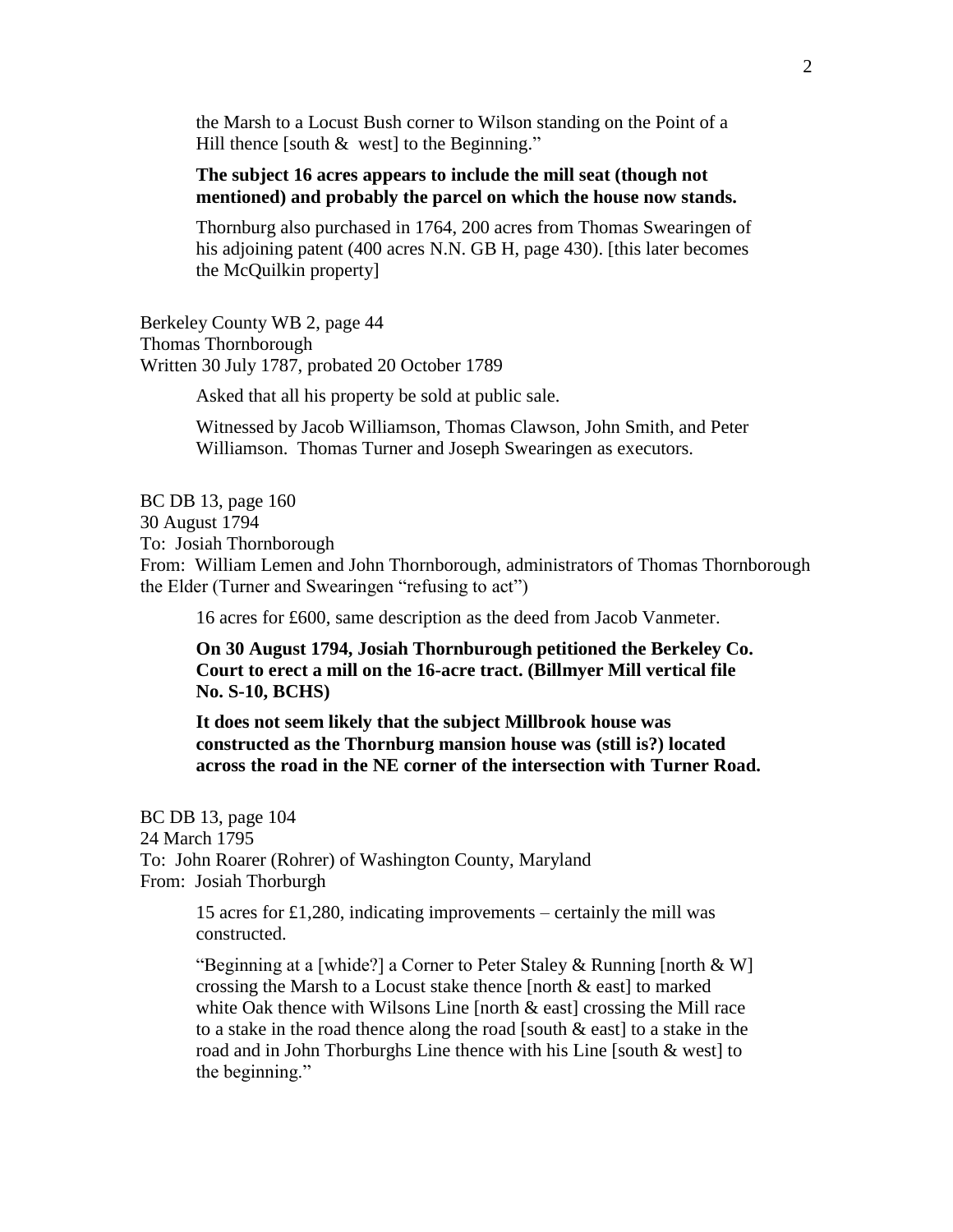BC DB ?, page 17 27 June 1796 To: Christopher Orndorff From: John Roarer (signed John Rohrer) and Catharine his wife, of Berkeley County, Virginia

15 acres for £2,200.

**1798 House and Slave tax, Christopher Orendorf was assessed for one house in the "country" valued at \$630. According to Don Wood, this was the stone house originally belonging to John Vanmeter and described in the 1786 Clark survey as the Adam Stephen house: "one two story stone house with two chimneys and cellar, 34 by 24, the two lower floors laid & lath'd below, and very few glass in the windows." If this is true, then the Millbrook house was probably not yet standing and likely dates from the Billmyer occupancy (see below).**

Jefferson County DB 3, page 205 6 April 1805 To: Martin Bilmyer of Washington County, Maryland From: Christopher Orndoff [sic] and Mary his wife of Jefferson County, Virginia

\$7,000 for a total of 135 acres: the 15-acre parcel bought from Rohrer, "except a small part of this lot that was surveyed off for a school house that part I gave away and must be held for that…" and for 120 acres "bought by Christopher Orndoff [sic] from John [?] and [?] Willson Excs for John Willsons Estate decd…November 24, 1796..." adjoining John Thornburgh, Thomas Turner and others. (see attached annotated plat)

**The 1790 U.S. Population census record for Washington County, Maryland does list a Martin Billmire [1] with six others in his household. He was listed nearby Frederick Nicodemus who owned a mill southeast of Boonsboro. The Orendorffs were also a prominent Washington County milling family, as were the Rohrers, and it seems likely that the connections here were not random (see attached notes on Orendorff Mill near Sharpsburg).**

**The 1800 census listed Martin Billmire [1] (over 45) and Martin Billmire Jr. [2] (26-44) in separate households in Lower Antietam Hundred (Boonsboro, Sharpsburg, Pleasant Valley).** 

**Martin Billmyer [2], born Dec. 22, 1767, married Susanna Nicodemus. Martin and Susanna Billmyer's first three children were born in Maryland; see the 1850 census record in which Solomon, Martin [3], and Judith, several other children of Martin Billmyer [2] indicated that they were born in Maryland. Thus it appears that Martin Billmyer [2] came from Maryland and settled ca.1805 on Rocky Marsh Run (Vanmeter's Marsh).**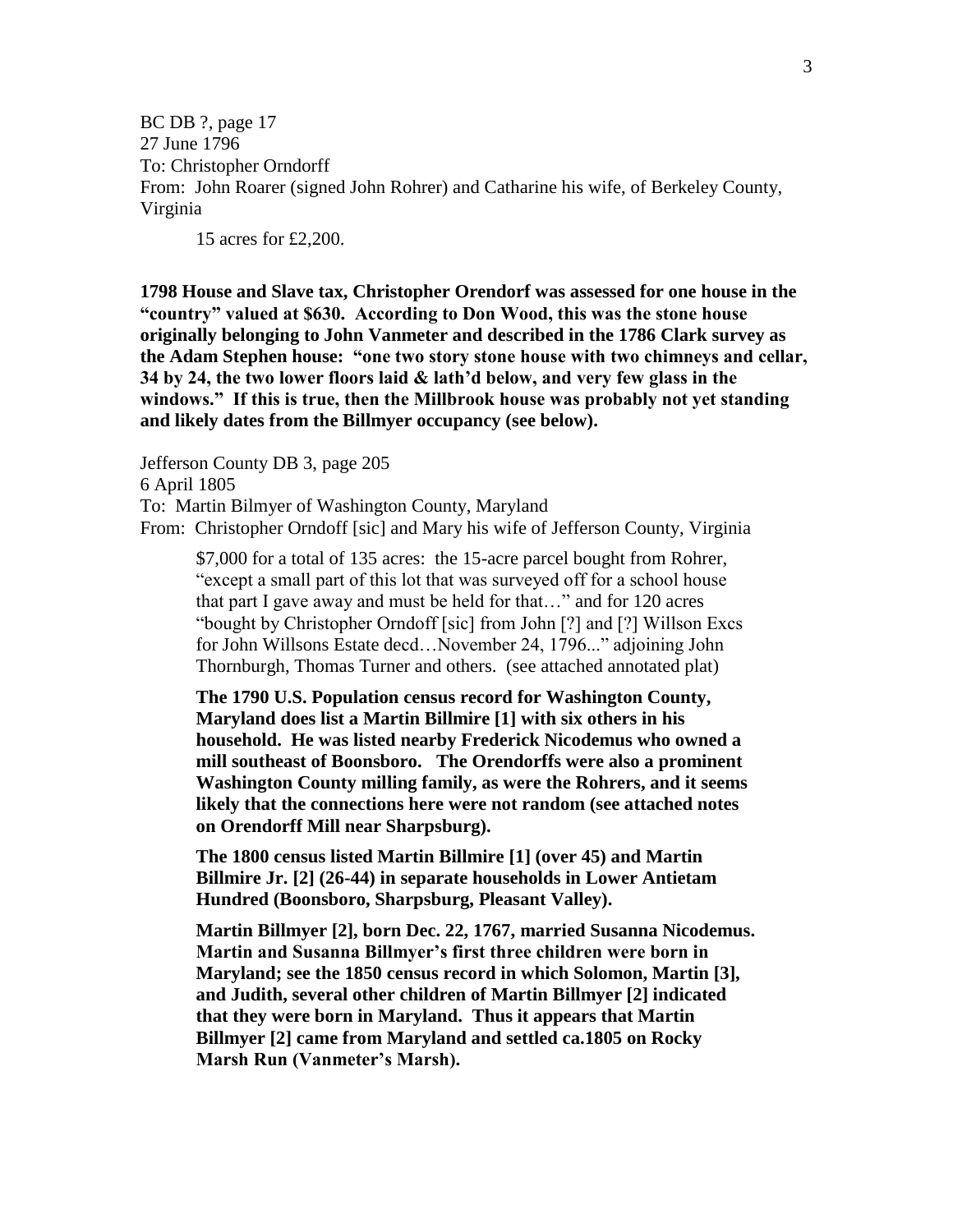**1809 Charles Varlé map shows an unnamed grist mill on Vanmetre's Marsh at the road crossing (now called Billmyer's Mill Road).**

**1810 census record listed Martin Bilmire [2], still in the 26-44 age range, in the Terrapin Neck neighborhood (same page as Jacob Williamson – Mason Farm, and Solomon Ropp – Fulk/Tabler Farm). His large household included nine other males, five of them young children, eight females (five young), and no slaves.**

**1814 List of Grist Mills and Saw mills for Jefferson County did not include a Billmyer mill. "A List of Mills in Jefferson County…from 1st Augst 1819 to 1st August 1820" did include Martin Billmires mill on Vanmetre's Marsh, producing 2,500 Bbls of flour.**

**1820 census record listed Martin Billmire [2], a farmer over the age of 45 with ten other males, three under the age of 16, a wife and five other females, and no slaves. Five in the household were occupied in agriculture and two in manufacture (milling).**

BC DB 52, page 508 7 May 1849 To: Solomon Bilmyer From: Martin Bilmyer [3]

> \$7,000 for "one third of a track of about 143 acres of land lying in the Countys of Berkeley & Jefferson, adjoining the lands of McQuilkin, Williamson, Hill & Miller which decended [sic] from Martin Bilmyer [2] Decd also one half of a track of about sixty seven acres of land in Berkeley & Jefferson Countys, which was conveyed to the said Martin & Solomon Billmyer by Thomas N. Lemon and also all his Interest in the personal property now held by the said Martin & Solomon Bilmyer jointly hereby his life estate in three acres in Berkeley & three acres in Jefferson, of the track of land purchased of Thomas N. Lemon…"

An August 1849 "Platt & Report of Mr. Solomon Bilmyer's Land" showed that the total acreage then owned by Solomon Billmyer was approximately 216 acres (see attached plat; Surveyor's Record No. 8, Berkeley Co., in Billmyer's Mill vertical file No.S-10, BCHS).

Martin [3] and Solomon Billmyer are brothers, sons of Martin Billmyer [2], and Thomas N. Lemen was married to Margaret Billmyer. The 1820 census indicates there were possibly as many as 15 siblings in the Martin Billmyer [2] household.

[Martin, Jr. married Sally Greenwood, David m. Ellen Spong; Solomon, unmarried; John J. m. Eliza Williamson Lemen; James; Margaret m. Thomas Newton Lemen; Esther m. Willoughby Newton Lemen; Mary m. Eliza Baker; Elizabeth m. unknown Noll; Susan m. William McQuilkin (newspaper clipping, n.d., Billmyer Mill file S-10, BCHS)]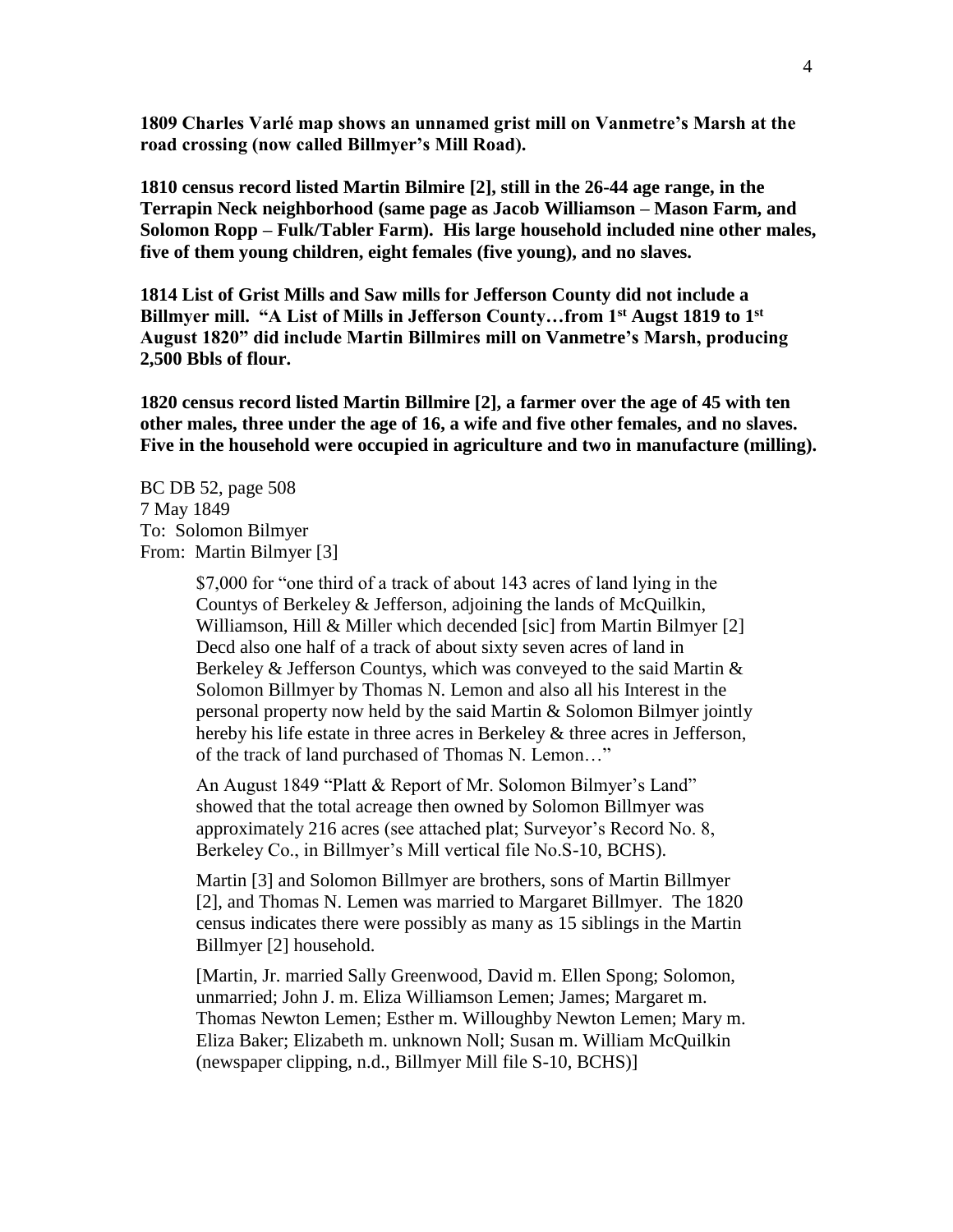**1850 census record listed Solomon Billmire, a farmer age 45, with \$29,000 in real estate. In his household was his brother Martin Billmire [3], age 47, and sister (?) Judith Coontz, age 52 (Solomon, Martin, and Judith all born in Maryland), her daughter Caroline Coontz, age 23, and David Weaver, a laborer.**

**1860 census record listed Solomon Billmyer, age 55, a farmer with \$70,000 in real estate and \$10,000 in personal property – keeping in mind that Billmyer owned a mill. In his household were Emily Coontz, age 26, and Hortense Coontz, age 24, neither with an occupation listed, and Harrison Bell, age 33, a miller. His near neighbors included Jacob Fulk (Fulk/Tabler Farm) and Ann K. Robinson (Fruit Hill).**

**Solomon Billmyer died 29 June 1864 at the age of 59. He was born in 1805. He left no will (in fact there were no Billmyer wills at all in the 19th century). (Tombstone Inscriptions of Jefferson County, 1981, Beeline Chapter, DAR)**

DB 6, page 166 12 October 1865 To: Willoughby N. & Esther Lemen From: D.A. Hill & Jane his wife, James & Eliz. Billmyer, Catherine V. Billmyer, Anna M. Billmyer, Juwayne Koontz, Emily Koontz, Hortensia Koontz, Martin Billmyer, David F. Billmyer, Milton J. Billmyer, John T. Billmyer, William T. Lemen, Susan M. Lemen, Jacob W. Billmyer, Robert L. Billmyer, Elias Baker & Mary A. his wife, David Billmyer, Margaret Lemen

113 acres for \$9,842.91, "assigned [Willoughby & Esther Lemen] in the Division of the lands of Solomon Billmyer dec…" between the heirs of Solomon Billmyer described as his brothers and sisters and their descendents.

Except the "Cooper Shop" assigned to Juwayne Koontz and 1 ½ acres for the school house.

## **Willoughby N. Lemen was born in 1844 and died 19 July 1913 without a will. It appears, however, according to David Lemen's will (see below) that the "Mill Farm" passed to his son (?) David Lemen.**

WB D, page 426 David Lemen Written 19 September 1918, probated 22 September 1919

> David Lemen owned several farms which he instructed his executor (George Beltzhoover) to "take charge" of and manage, held in trust until the youngest child turned 21. The Mill Farm and Shady Side Farm to be "kept in the family by my lineal descendants so long a practicable."